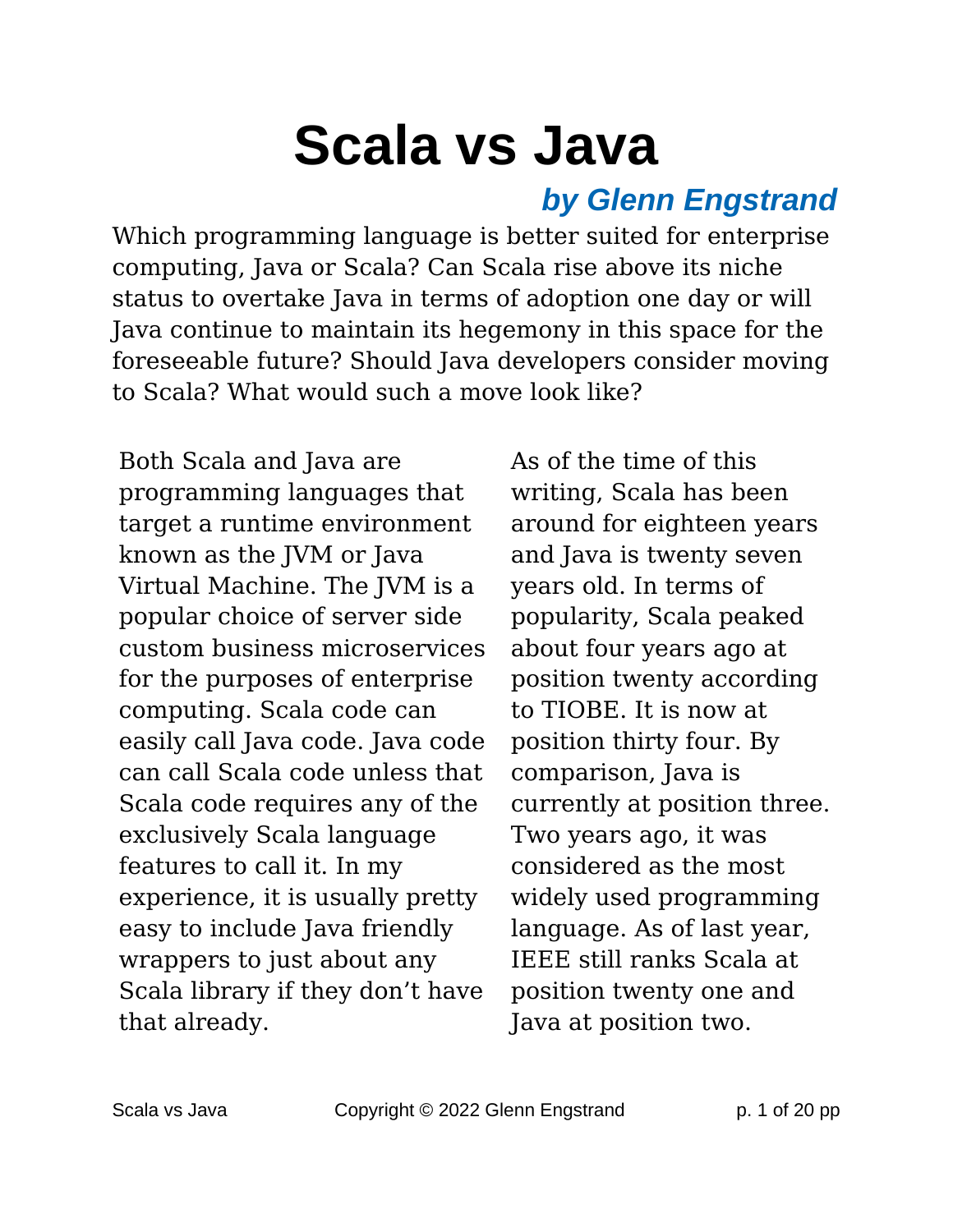

In this blog, I am sharing some lessons learned in a Scala shop that hires Java developers then trains them up on Scala. The latest version of Scala is 3 which has been out for about a year from the time of this writing; however, the engineers in this company have over a decade's worth of Scala 2 code so the lessons here are about moving from Java 8 to Scala 2. The differences between versions 2 and 3 of Scala would have an impact on these lessons and most probably presents the case that justifies the slight amount of incompatibilities between them.

A lot of these lessons are centered around two programming language themes, modularity and readability. We will show how idiomatic Scala and Java deal with modularity and readability differently in order to handle the design time scalability requirements (a.k.a. code complexity) typical in enterprise level business application development.

Scala can be coded to look more like Java and Java can be coded to look more like Scala. Here the term "idiomatic" denotes how it is generally done in the respective engineering community.

Scala vs Java **Copyright © 2022 Glenn Engstrand** p. 2 of 20 pp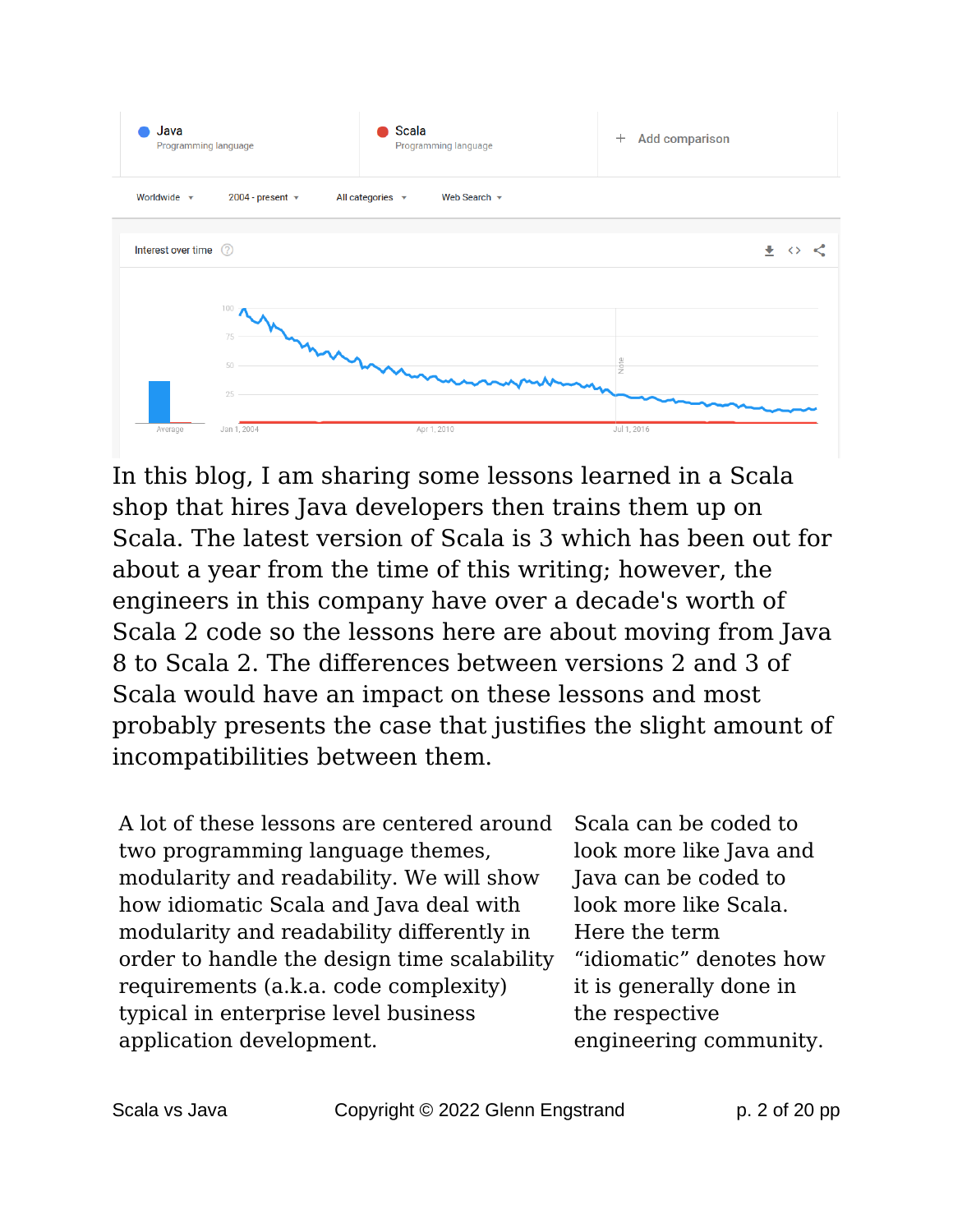There are profound differences between methods, functions, and lambdas in Scala but for the purposes of this blog, they are treated more or less the same.

#### **First Impressions**

There are three programming language features that Java developers first appreciate about Scala when they start learning it. All three of these features are valued because they result in less code to maintain. The three features are case classes, match case, and type inference.

having to type constructors, getters and possibly setters in your value objects otherwise known as POJOs or Plain Old Java Objects. There are a lot of POJOs in a typical business application. You may think that Project Lombok puts Java on par with Scala in terms of ease of POJO specification but it does not.

Case classes save you from The match case expression allows the developer to easily employ pattern matching against those case class generated POJOs. This can significantly reduce the coding necessary to implement complex business rules.

> The final feature is type inference which means that the coder usually doesn't have to specify the type of a variable when it is initialized in its declaration.

#### case class Widget(foo: String, bar: String, baz: String)

Here is an example of a POJO coded in Scala.

Scala vs Java **Copyright © 2022 Glenn Engstrand** p. 3 of 20 pp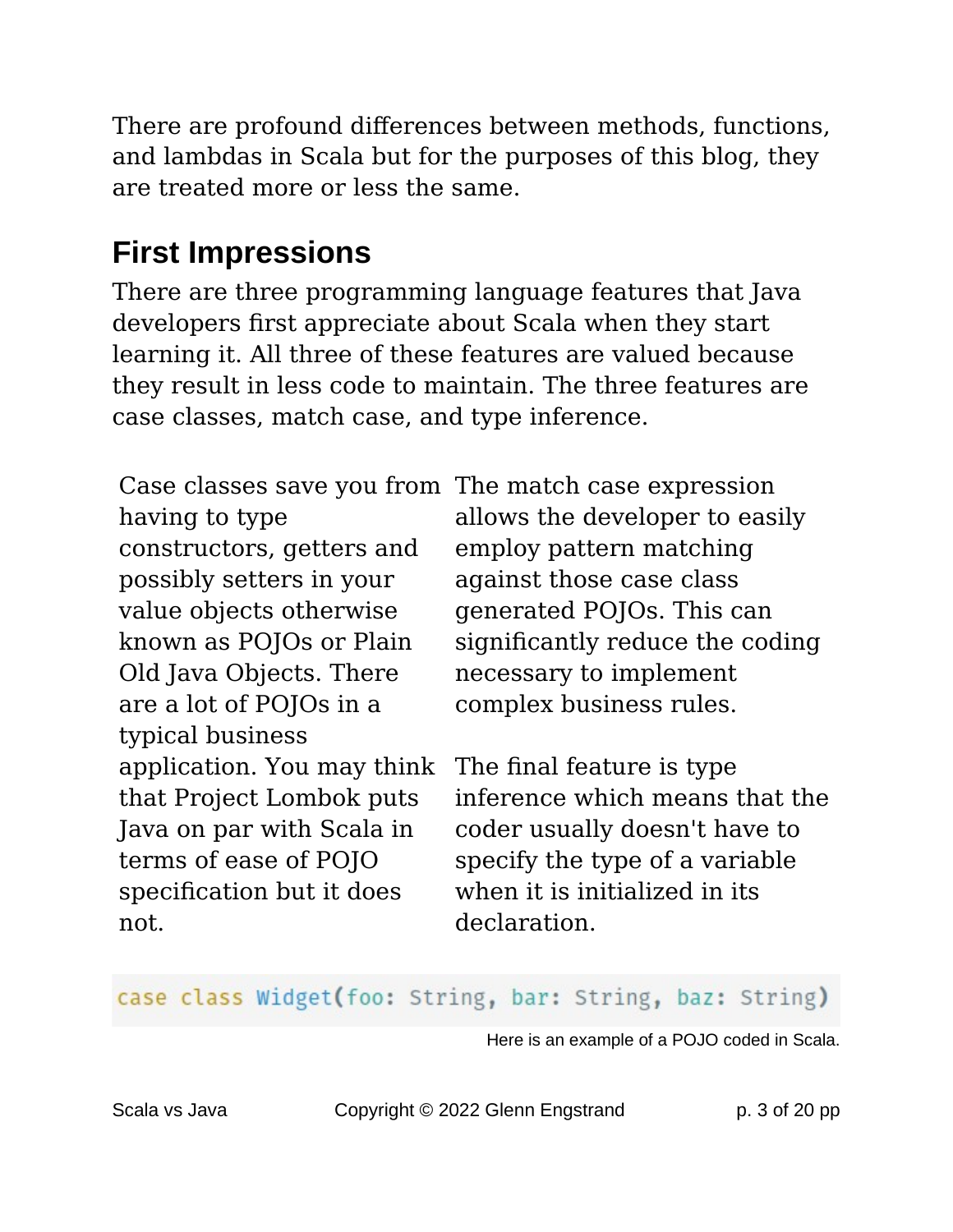```
import lombok.*;
@Getter @RequiredArgsConstructor
public class Widget {
    private final @NonNull String foo;
    private final @NonNull String bar;
    private final @NonNull String baz;
ł
```
Here is the same POJO coded in Java with Lombok.

These three language features have such a broadly recognized benefit that they have all been somewhat included in more recent versions of Java. First introduced in JDK 14, records serve the same purpose as case classes with some caveats. Switch expressions were added in JDK 12 with pattern matching added in JDK 17 bringing Java sort of on par with match case. The var keyword was added in JDK 10 and provides limited type inference to Java developers. It has been suggested that these new Java language enhancements (and functional programming from Java 8) have been the most predominant cause of Scala's slow decline.

#### **Advanced Features**

There are also nine programming language features or patterns in Scala that Java developers, who are new to Scala, may not appreciate immediately but may come to recognize their value eventually. The first three features covered here are the most popular: higher kinded types, monads, and type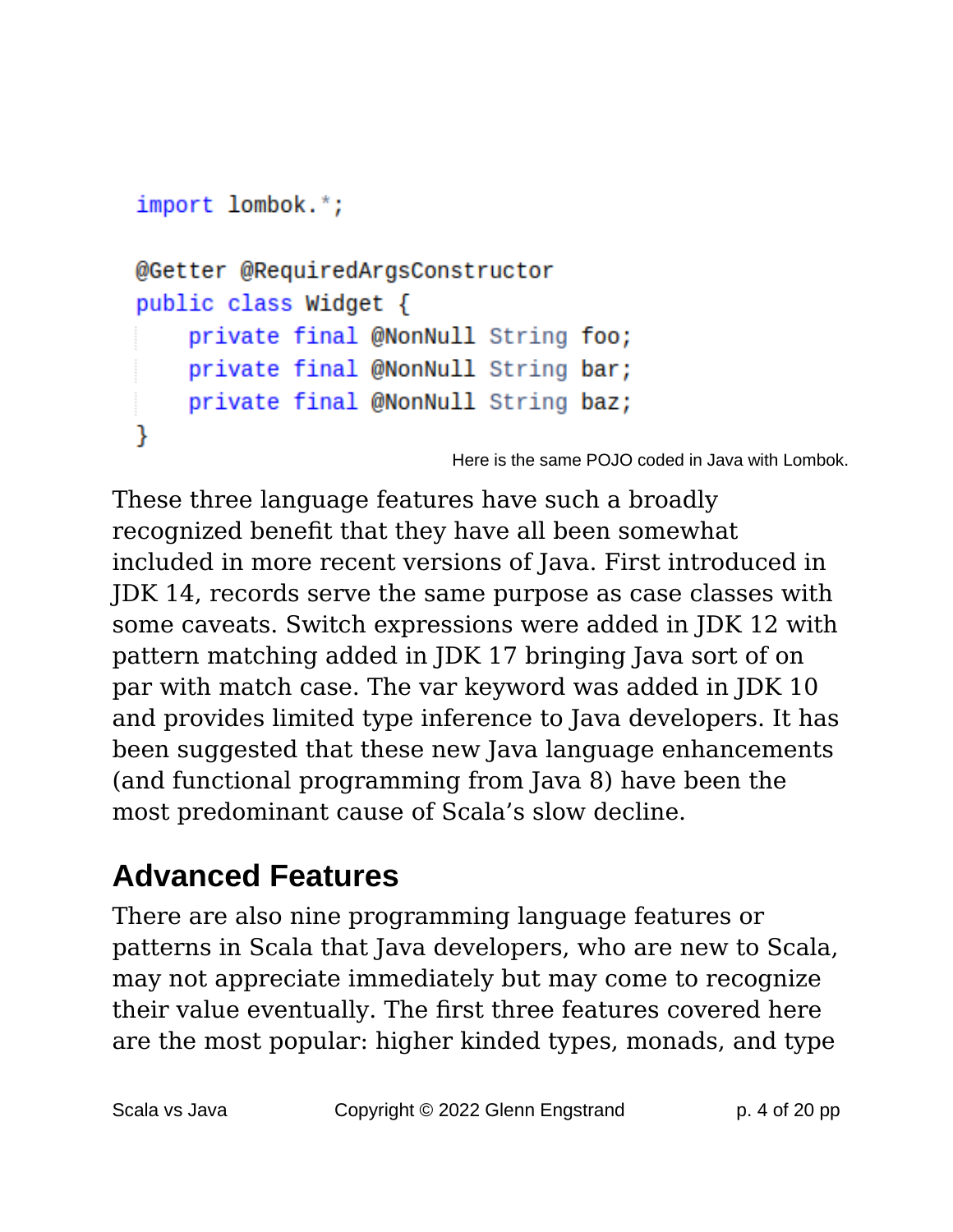classes. By popular I mean that you are most likely to encounter their use when studying real-world idiomatic Scala code. They were inspired by an older programming language called Haskell.

Higher kinded types permit Scala developers to more generics possibly with variance oriented type checking wildcards. You see this feature used a lot in the Cats ecosystem of libraries.

easily specify nested what you need out of any free monad Monads are used to safely wrap the effects of method calls in a consistent manner such that you can always get via its map and flatmap methods. The for comprehension language construct in Scala allows the code to work with monads in a very simple way that ends up calling map and flatmap under the covers. The Zio library is a good example of how to use monads effectively in Scala.

This is not the last time in this blog that you will hear about the for comprehension in Scala. Be advised that this is different from the for loop in either Java or Scala. Looping can occur in a for comprehension but only if any of the monads are collections. Otherwise, the loop is either zero or one iteration.

Type classes give you another form of polymorphism that doesn't directly depend on inheritance. Polymorphism is great at reducing complexity but too much inheritance comes at the cost of increased rigidity. Here is how type classes work. You start with a generic trait that has possibly multiple different implementations. Then you define an implicit variable of that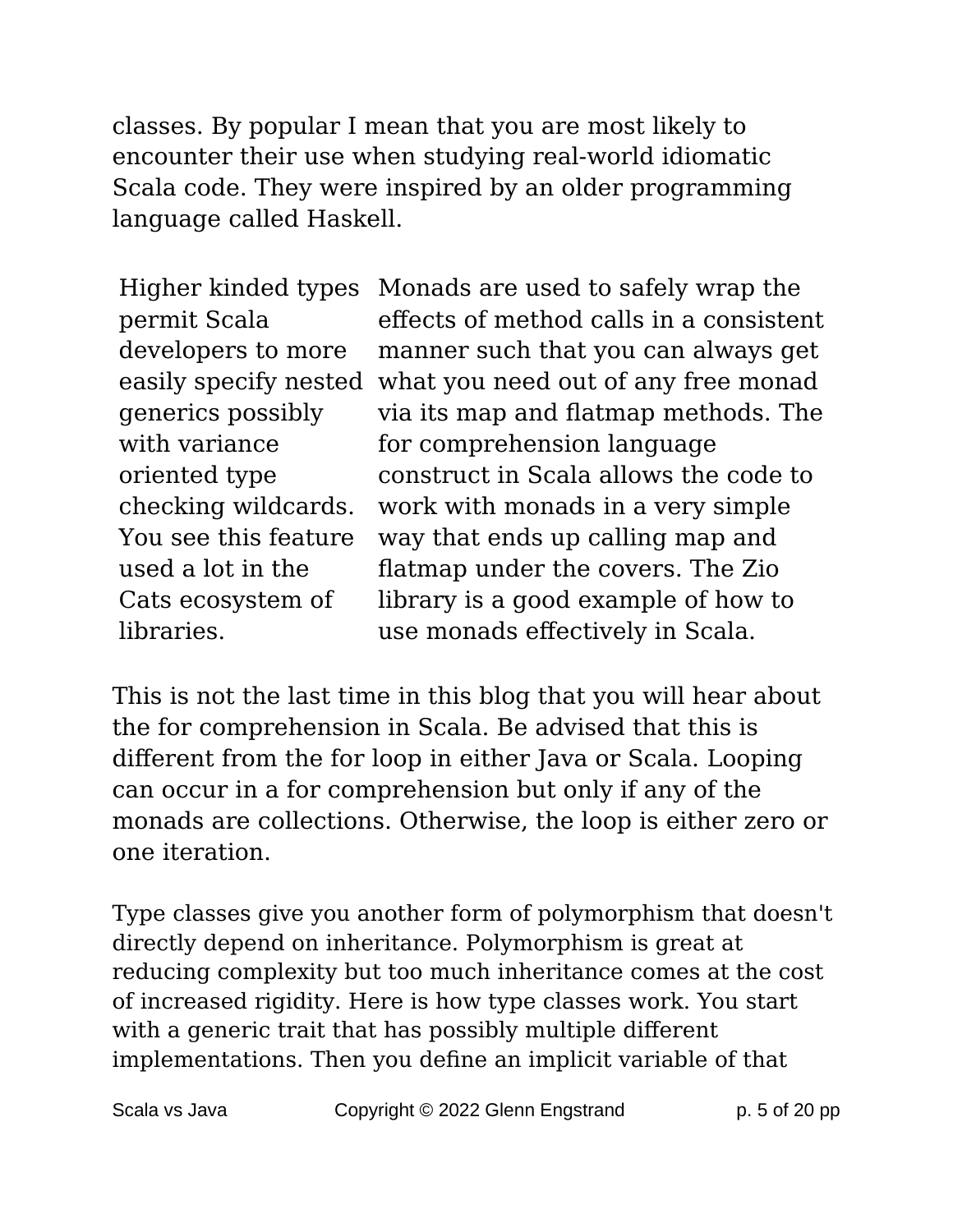type initialized with the appropriate implementation. In Scala, there is a language feature known as currying where it looks like you can provide a second set of parameters in parenthesis to a method call. If the curried parameters are implicit, then you don't have to specify them when calling that method in the scope where the matching types were implicitly defined. You can think of this as a way to separate data structures from algorithms or as a lightweight form of dependency injection where you can have circular references along with an immutable state. The Akka streams library uses type classes a lot.

```
Optional[Widget] rv = Optional-empty();Optional[Foo] foo = getFoo();
if (foo.isPresent()) {
   Optional[Bar] bar = getBar(foo.get());
   if (bar.isPresent()) {
      Optional[Baz] baz = getBaz(bar.get());
     if (baz.isPresent()) \{rv = Optional.of(new Widget(foo.get(), bar.get(), baz.get()));
     \mathcal{F}}
```
Getting a widget in Java using defensive programming. The next four patterns are less popular but still somewhat likely for you to run into. These are extension methods, the magnet pattern, DSLs, and shapeless.

```
val rv = for \{foo \leftarrow getFoo()
    bar \leftarrow getBar(foo)\mathsf{baz} \leftarrow \mathsf{getBaz}(\mathsf{bar})} yield Widget(foo, bar, baz)
```
Getting the same widget using defensive programming in Scala.

Scala vs Java **Copyright © 2022 Glenn Engstrand** p. 6 of 20 pp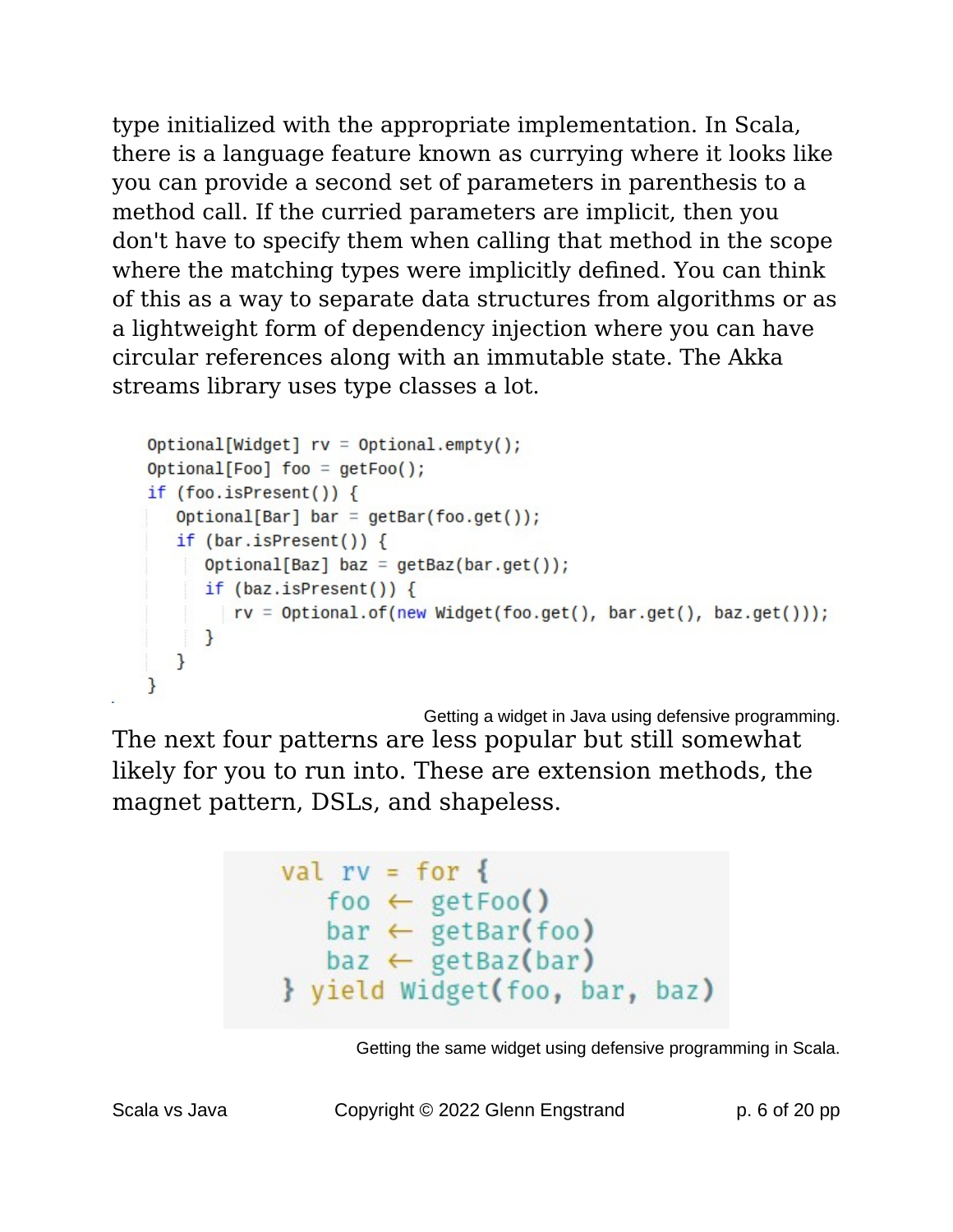With Scala, you can add new methods to types whose source code you do not control directly. This is known as extension methods or the pimp my library pattern. This is also useful to avoid adding methods to a class that would go against the single responsibility principle. You define a new type that wraps the old type and provides the new method. Then you define an implicit converter that converts the old type to the new type. After that, you can call the new method on objects of the old type. The JSON processing library Circe uses this technique.

Have you ever wanted to overload a Scala has a lot of language method in Java with a different return type? Scala gives you that ability in what is known as the magnet pattern. First you define a sealed trait that serves as the magnet and includes the return type and the apply constructor which returns an object of that type. You define one method that accepts a parameter of the magnet type and returns the magnet return type as applied. The overloaded methods are all defined in implicit converters (first introduced in extension methods above) that convert each different tuple of input parameters to the magnet type with the proper return type and lambda. The bson-scala project from the mongo-java-driver repo employs this pattern.

features that make it flexible enough as a good choice for embedding code written in an internal DSL or Domain Specific Language. First, you design a rich semantic model which includes the nouns and verbs that are specific to the domain. Next, you design a fluent interface for this model using the expression builder pattern. Finally, you implement one or more runners each of which navigates through the expression of the model and does whatever it is that the domain requires of it. Often criticized, the SBT or Scala Build Tool itself is an arguably notorious example of a DSL.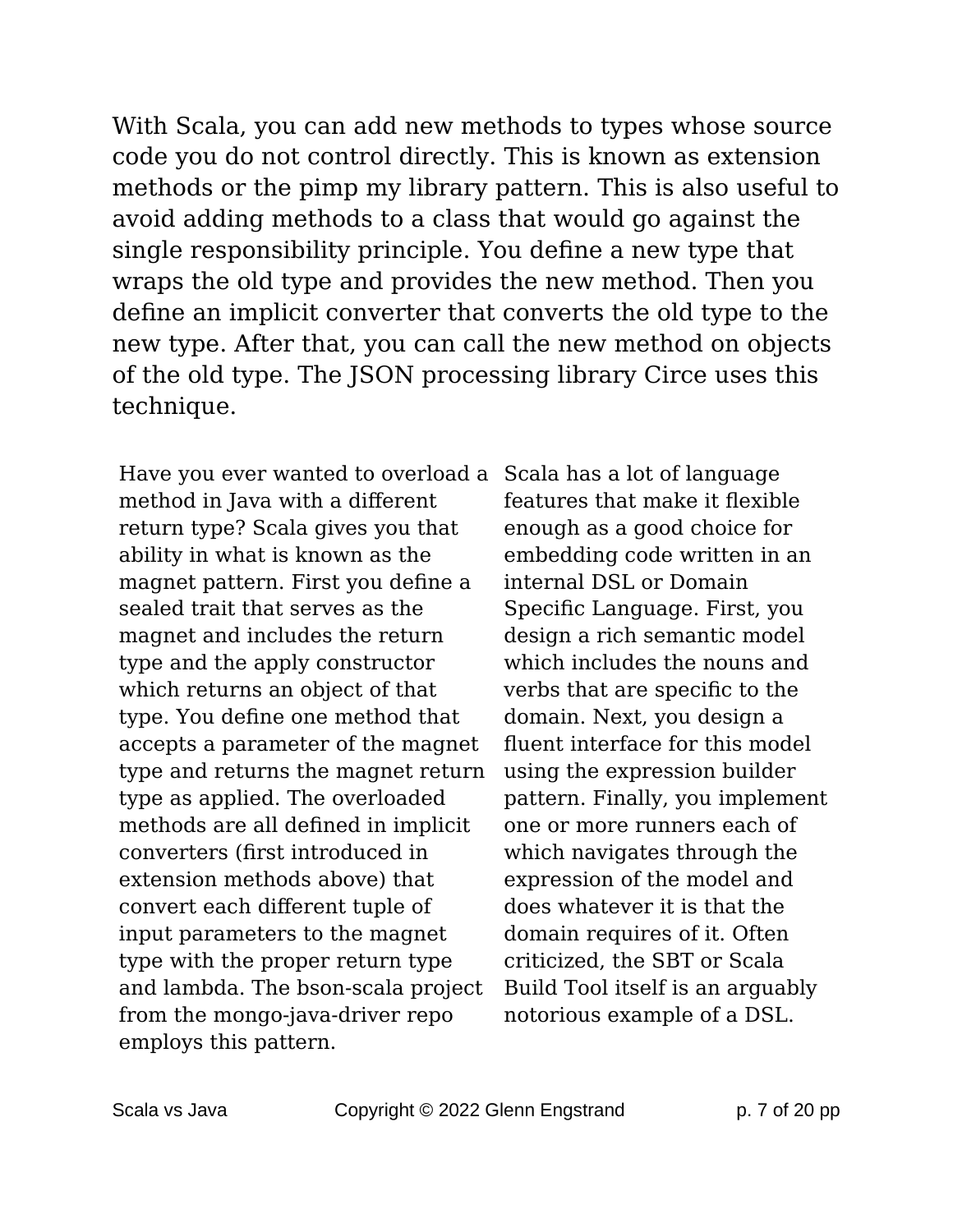If you are into generic programming where you want to code methods that take parameters of any type but share some structural commonality, then you will want to learn about the shapeless library. It is easy to convert case class objects to or from Hlists which can be passed into methods that specify the structural commonality easily in the parameter list of the method declaration. ETL programs (Extract, Transform, Load) that don't rely on Spark are good candidates for shapeless.

These last two Scala patterns used to enjoy more popularity but have since then fallen out of favor with the community. I speak of tagless final and the cake pattern.

Earlier, I covered the trend of easily composing that scenario, the monad itself is hard coded. Typically, you use the Option, Try, Either, or an IO monad.

functions using monads. In itself is generic with a higher What if you wanted to be able to change the actual type of the monad at runtime? The usual example is of using a Future when running as a reactive service but using an Either when running the unit tests where all blocking IO calls are mocked. That is what tagless final is all about. The monad kinded type. You implement interpreters and bridges in order to transform that generic monad into something more specific at runtime.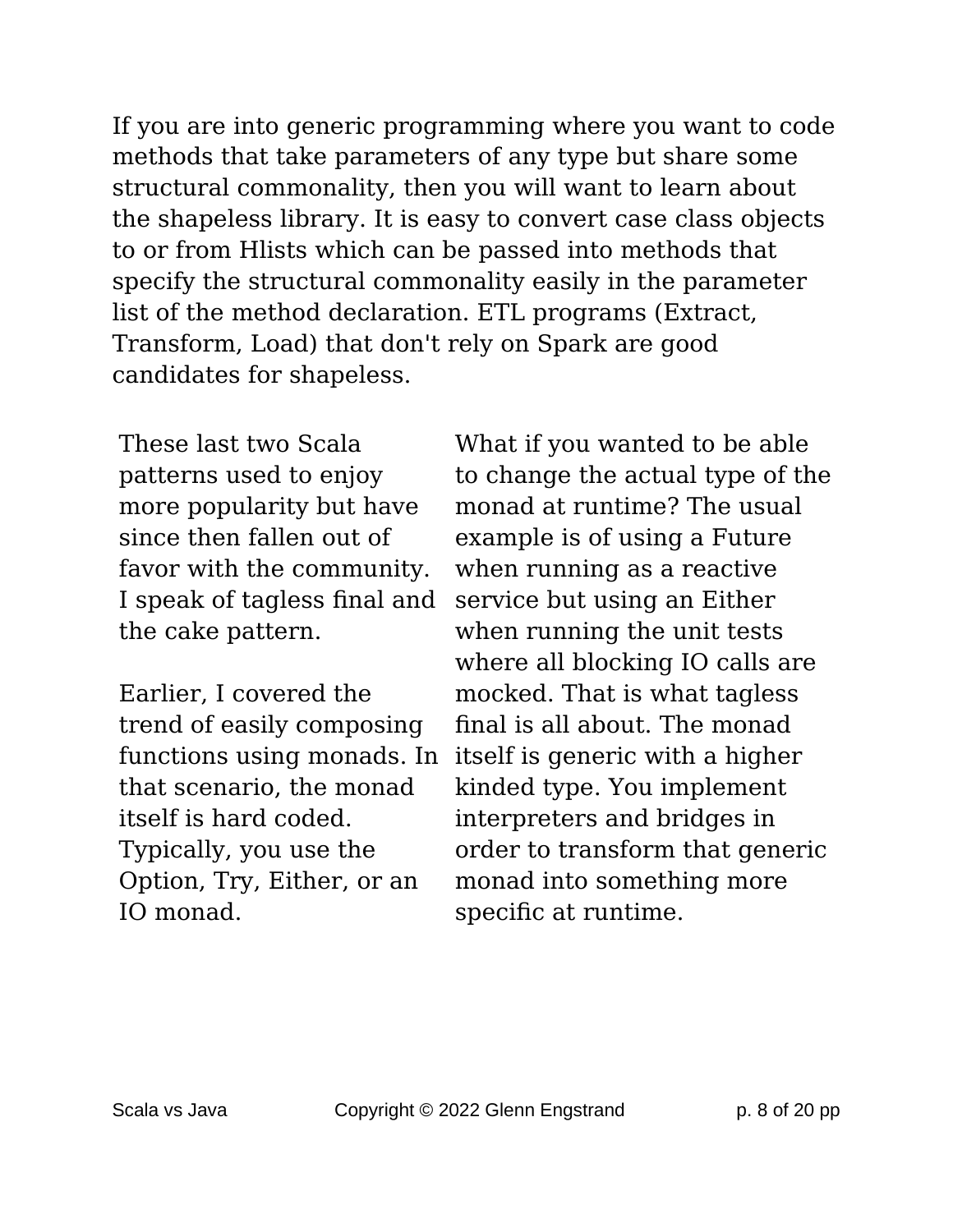Neither Java nor Scala permit multiple inheritance as it was originally envisioned when Object Oriented Programming was first introduced. This limitation avoids what is known as the dreaded diamond dependency problem. You could avoid some aggravating code duplication if you could have multiple inheritance. The Ruby programming language first introduced a more limited form of multiple inheritance that could reduce duplicate code without incurring the dreaded diamond dependency problem. This was known as the mixin. Scala followed suit with what is known as the cake pattern. With the cake pattern, you combine traits, self type annotation, and object creation using the "with" keyword in order to mix in multiple traits when creating new objects at runtime.



Year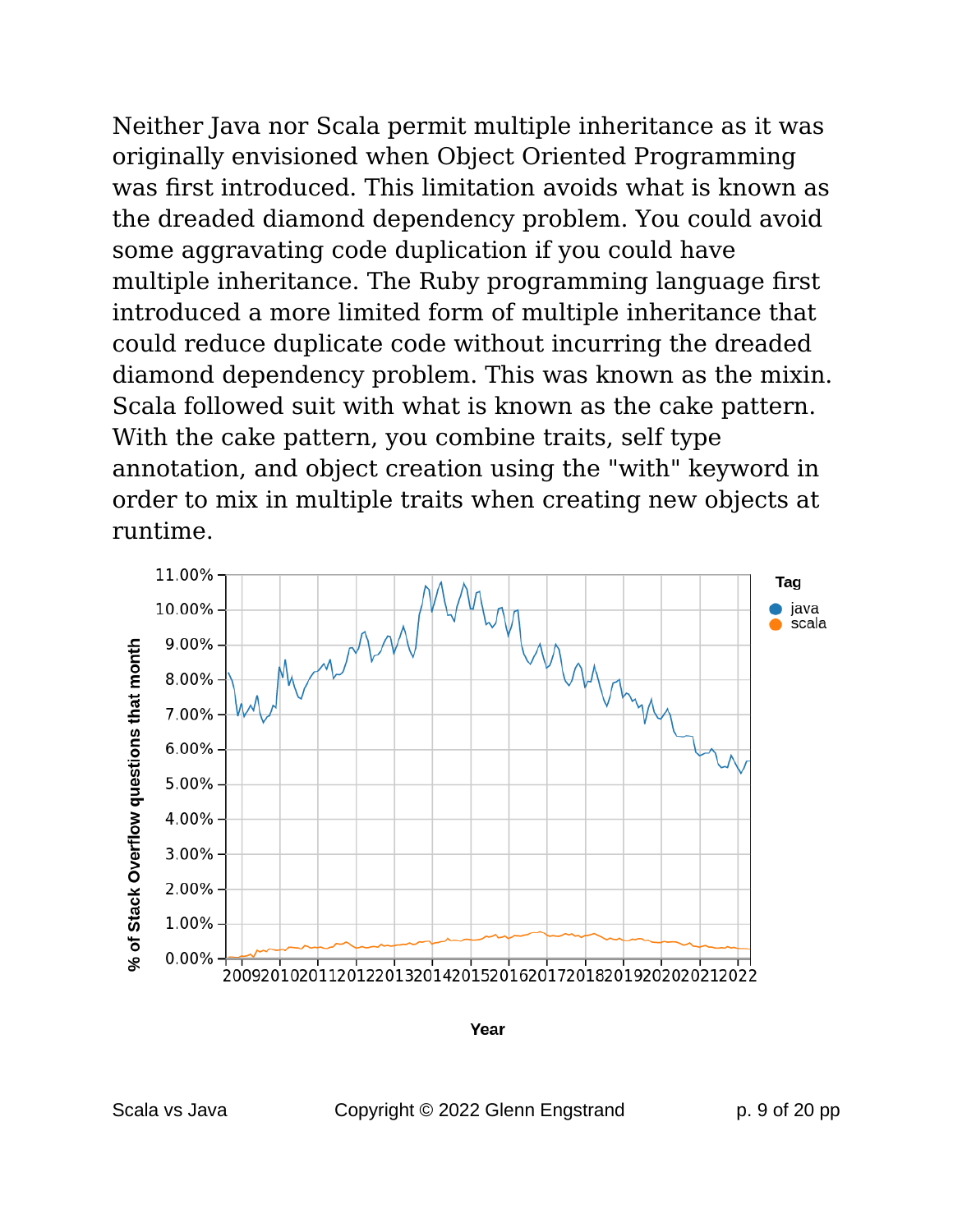#### **The Bad**

There are some typical negative reactions from most junior Java developers when they are first exposed to idiomatic Scala code (i.e. code which uses Scala's more advanced features as documented in the previous section).

Java developers learn to use the import statement in order to let the compiler know where to find each type that it is checking on. In that way, import statements are used to resolve compile errors resulting from ambiguity. They are used that way in Scala too but they are also used to bring implicits into scope. In that scenario, imports don't resolve compile errors, they change how the code behaves. This is unsettling to what Java developers are used to once they finally realize just what who don't take to coding is going on.

Those implicits are great because you don't always have to type everything if the compiler can figure out what to use instead. The downside to that is when the compiler finds something wrong with it. You can end up looking at compile errors for code that is not actually explicitly found in your source. The compiler identifies the line of code where it realizes something is wrong but that most probably isn't what you need to fix. The change needs to be made somewhere else. This can be quite challenging for folks easily.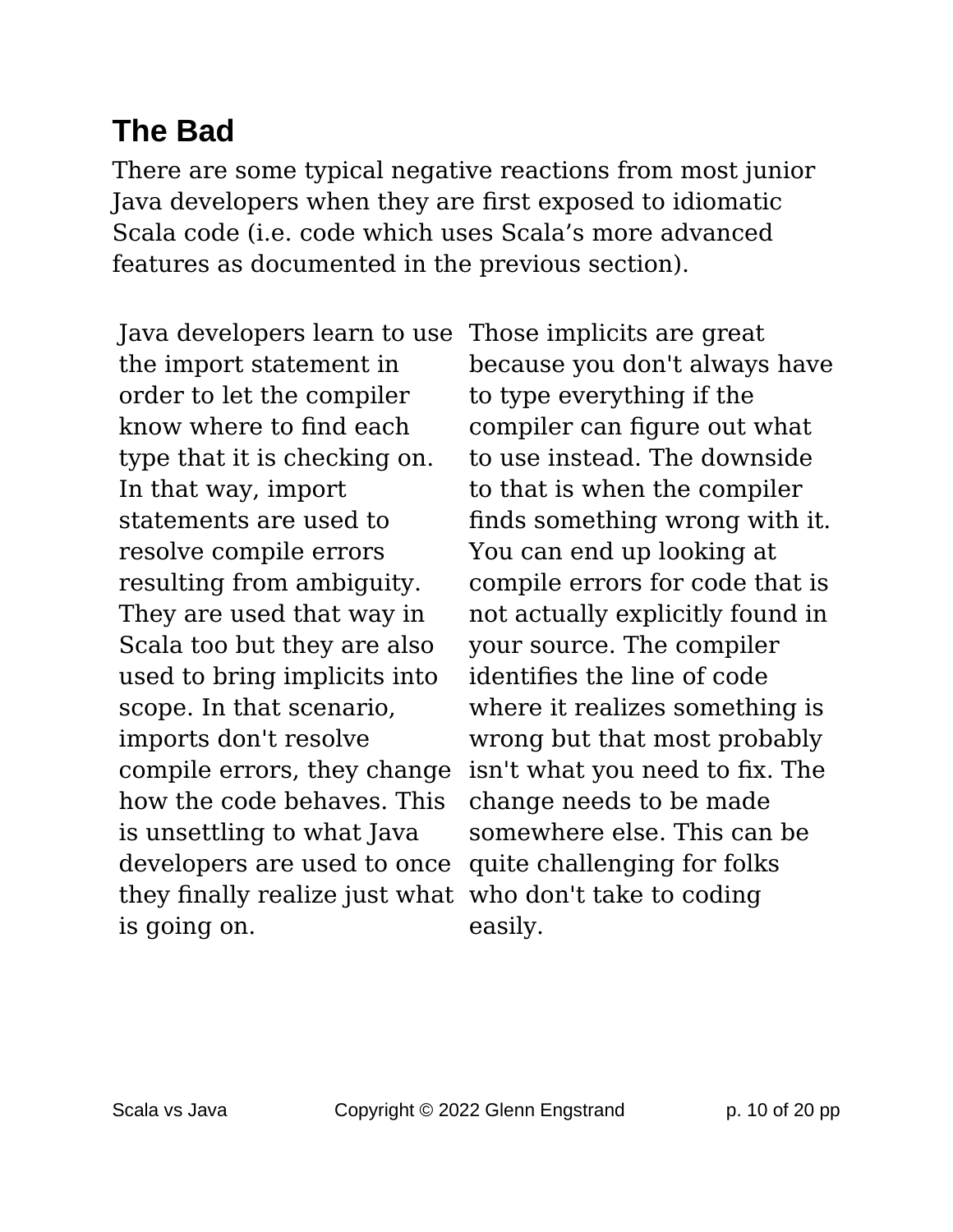Scala is all about building up layers of abstractions for writing programs at a higher level of abstraction but abstractions can easily become leaky, especially if the developers are neither disciplined nor focused on preventing that. Scala code with leaky abstractions can become misleading. Another downside to a higher level of abstraction is that developers can lose sight of precisely what is going on in the lower layers. This can lead to unexpected behavior or poor performance. This can happen in Java too. Perhaps it is all about perception but Scala seems to me to be a little more notorious about this since the community doubles down on it so much.

Take Slick for example. Slick is a modern relational database query and access library for Scala. You can use the query builder part of Slick instead of coding your own SQL queries. That's fine but then you don't really get the opportunity to tune the generated SQL query that came out of the query builder. SQL tuning is an important part to improving performance. You can also explicitly code the SQL in Slick or Doobie which is another library with a similar purpose. You can have the same problem on the Java side when using an ORM such as Hibernate or Spring Data.

In Scala, there is this notion of lifting that is rare in Java. You can lift partial functions to functions, methods to functions, pure functions to effectful functions, and monads to monad transformers. This sounds a lot harder to learn than it actually is but typically Java devs encounter lifting at just about the same time that they start to believe that they have figured out what Scala is all about so it can be a little bit discouraging in the moment.

Scala vs Java **Copyright © 2022 Glenn Engstrand** p. 11 of 20 pp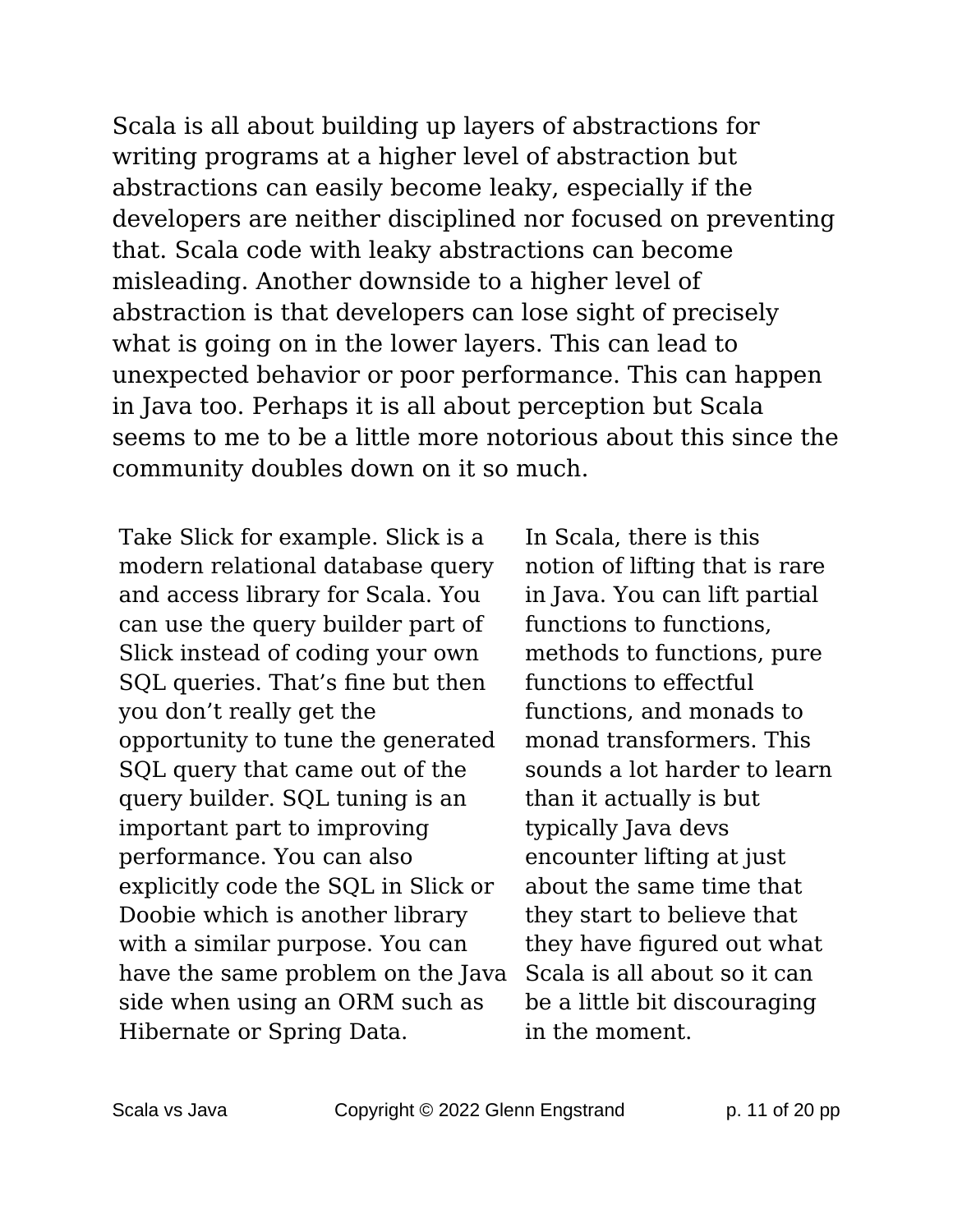## **The Ugly**

One thing that Java has that Scala does not is primitive data types. In Scala, everything is an object including integers and longs. In addition to that, implicit conversions, monads, lifting, and DSLs all create a lot more objects. This can put significantly more pressure on the Garbage Collector (responsible for reclaiming memory that is no longer in use) which can further aggravate periods of degraded performance for services that are struggling under high load. Modern GCs can handle this but may require some tuning which can involve a lot of guesswork to it. This can also obfuscate the diagnosis of real bugs such as memory leaks.

In Scala, method names can include and be completely composed of special symbols. By this I speak of, you know, punctuation characters. There are also special symbols as keywords in some of the type checking parts of Scala. This can make Scala code read as more dense than Java code. If you see addAll in Java, then you most probably are more likely to be able to follow along more easily than if you see  $\ldots$ (three colons) in Scala. Also, the underscore character is overloaded a lot. It can be used for pattern matching and wildcards, ignoring things, and conversions.

**You can enjoy the benefits of improving the readability of your code when wisely using just about all of the features in Scala covered in this article.**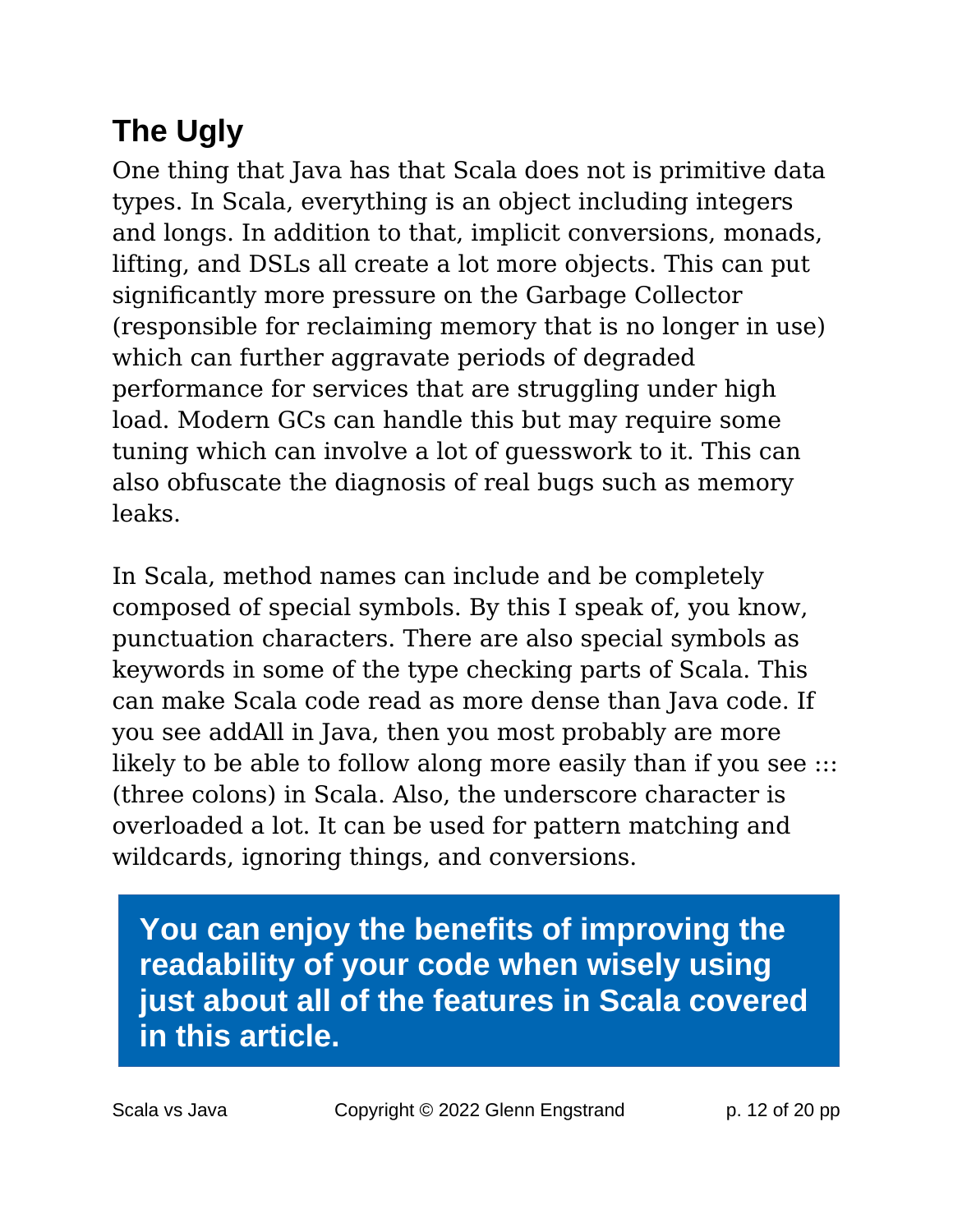

Scala libraries usually give you lots of extra methods so that you don't have to write much code for commonly occurring tasks. Sometimes those methods can be misleading. Take, for example, the fromTry method in the Future object which creates an already completed Future with the specified result or exception. You might find yourself needing to make a blocking database or external service call that can end up throwing an IOException but you need to call it from code that is running in a reactive framework. A more junior developer sees that method which takes a Try monad and returns a Future and says to themself "that is what is needed" without considering the threading model implications.

### **The Good**

As you can see, there are some perceived downsides when transitioning from Java to Scala. What are the upsides? Why would you want to transition from Java to Scala in the first place? In order to understand that, we need to cover how Java and Scala handle modularity and readability differently. Let's introduce those two terms in more depth.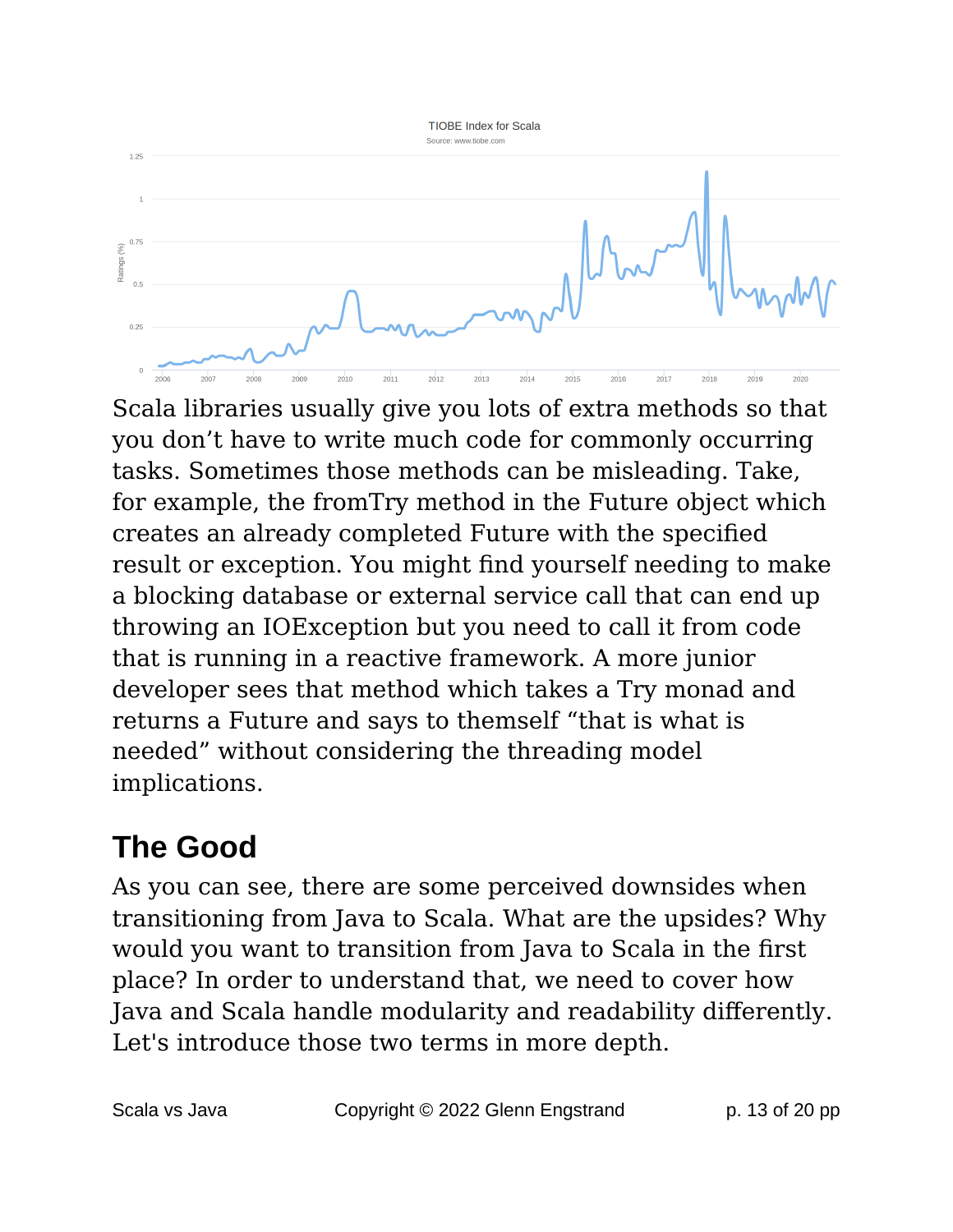Modularity is a measure of how well that the code is compartmentalized. The lowest level of code compartmentalization is the method (or function or lambda). Instead of duplicating the same block of new bugs will get introduced code over and over again, that block is placed inside the body of a method which gets called from everywhere that block of code is needed to be run. Methods are further grouped into classes which, in turn, are grouped into packages which are grouped into libraries which are loaded by services, etc. It is easier to find what you are looking for in a well organized code base. When code calls a method, there is an understanding that the method should perform what is expected of it. With each invocation, either that method succeeded in meeting that expectation or it didn't.

The readability of code lies in how easy it is for developers to read the code and understand what it is doing. The easier it is to read and understand an application, the less likely with feature driven changes, the less costly it is to maintain the application over time. A program is written in code which serves as the implementation of a solution to a problem. One school of thought believes that the key to easily readable code is to express the solution in the language of the problem domain itself. DDD or Domain Driven Design subscribes to this view.

**One thing that Java has that Scala does not is primitive data types.**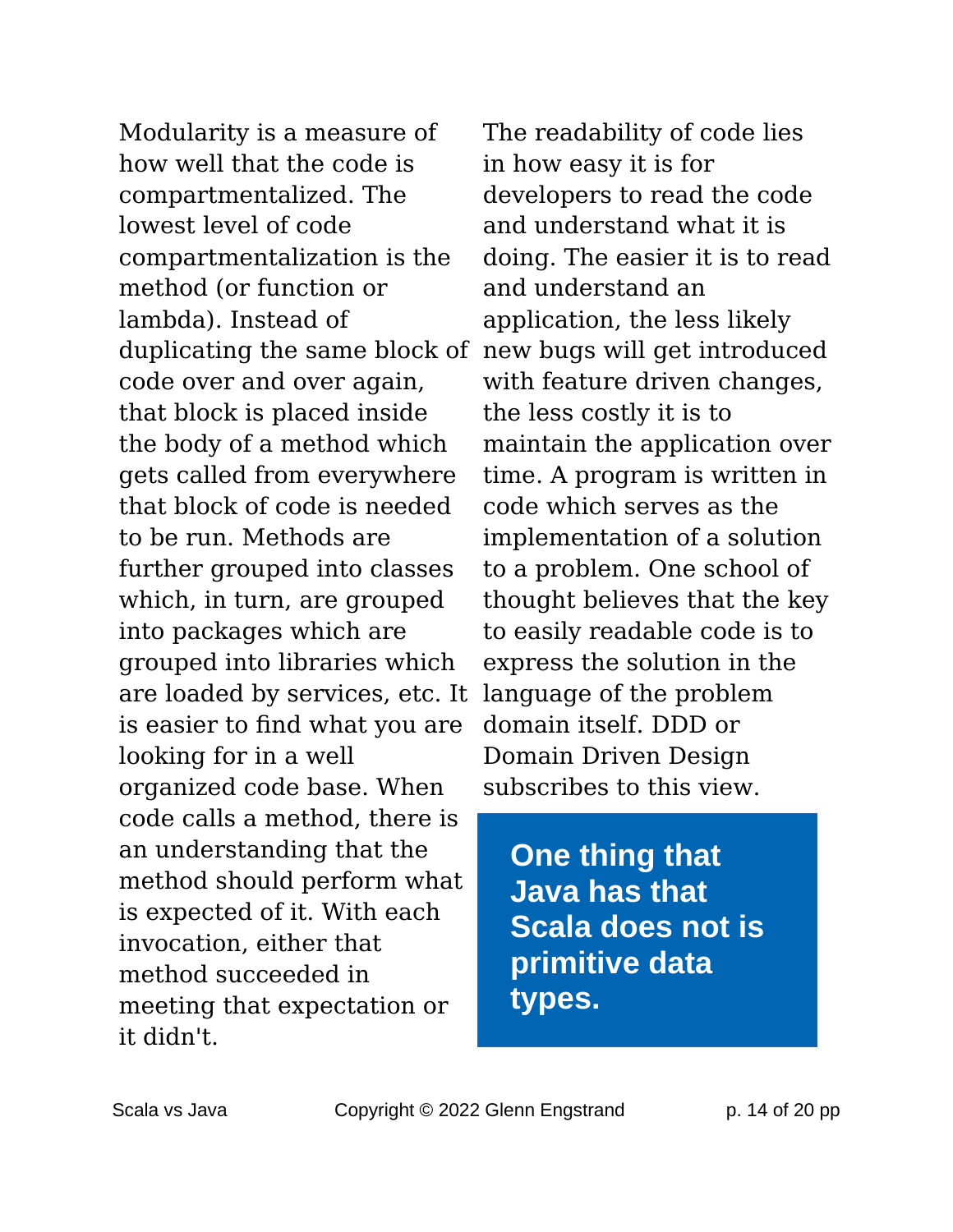The idiomatic way that Java code deals with success or failure in a method call is to return the declared value on success and to throw an exception (which could be declared or not) on failure. This entails wrapping the code that calls these methods in try blocks then including catch blocks and possibly a finally block to deal with the outcomes. In theory, you could use the try, catch, and finally blocks at the top of the stack only but in practice they end up everywhere. All of those try, catch, and finally keywords can detract from the readability of the code itself because it interjects languaging that is outside of the problem domain. Another downside is that you start to notice a code smell similar to having lots of goto statements. It can make the code hard to follow as you have to consider what is happening farther up the stack.

Although try, catch, and finally are also available in Scala, the idiomatic way that Scala code deals with success or failure of a method call is to wrap what the function should return on success in a monad. The lambda passed in Java code since you get the to the map or flatmap methods will get called only on success. Other methods are available if you do need to inspect failure. With the for comprehension, you don't even need to explicitly call map or flatmap. It just looks like you are calling these methods and naively storing the success results in variables.

It can be argued that the for and yield keywords can detract from the readability in Scala as much as try, catch, and finally does in Java. In my experience, the Scala code is less distracting than the benefits of defensive coding automatically without any extra boilerplate code. In a big system, that can add up to a lot of boilerplate code that you no longer need to maintain in Scala. Also, there is no smell of goto with the everything-is-a-monad approach to handling method invocation outcomes.

Scala vs Java **Copyright © 2022 Glenn Engstrand** p. 15 of 20 pp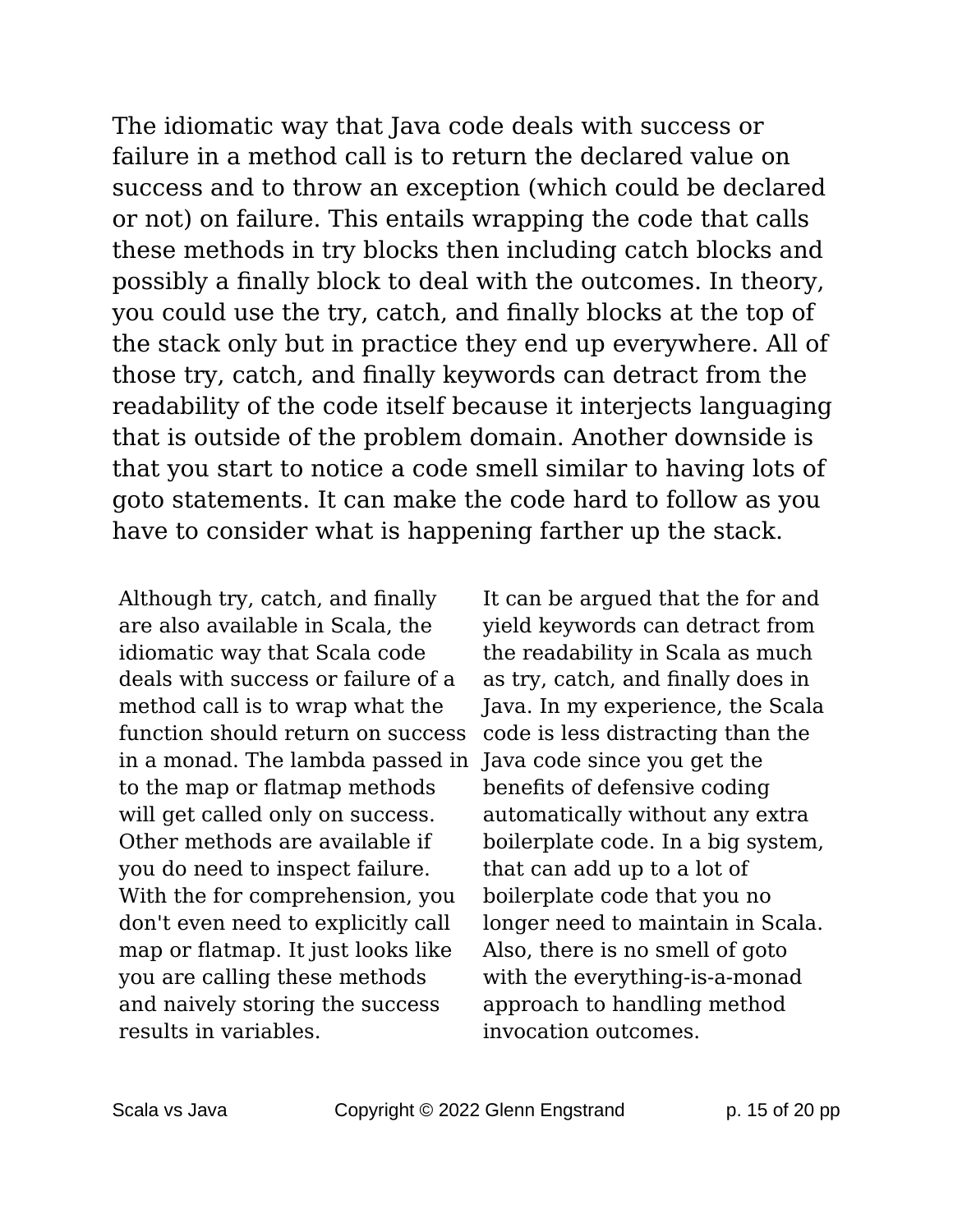

You can enjoy the benefits of improving the readability of your code when wisely using just about all of the features in Scala covered in this article. Type classes reduce the amount of plumbing code needed between controllers, services, DAOs, and drivers. Extension methods reduce the amount of code needed for creating wrapper objects for such purposes as the decorator pattern. The magnet pattern lets you use method names that are a better fit for the problem domain. Monads and DSLs are all about improving readability by making the code look more like the problem domain. Shapeless lets you have fewer methods that can work on a greater variety of data.

#### **The Elephant in the Room**

If Scala is so great, then why is it still a niche programming language on a slow decline after all these years while Java continues to prevail so highly? That is a difficult and subjective question but this is what I believe.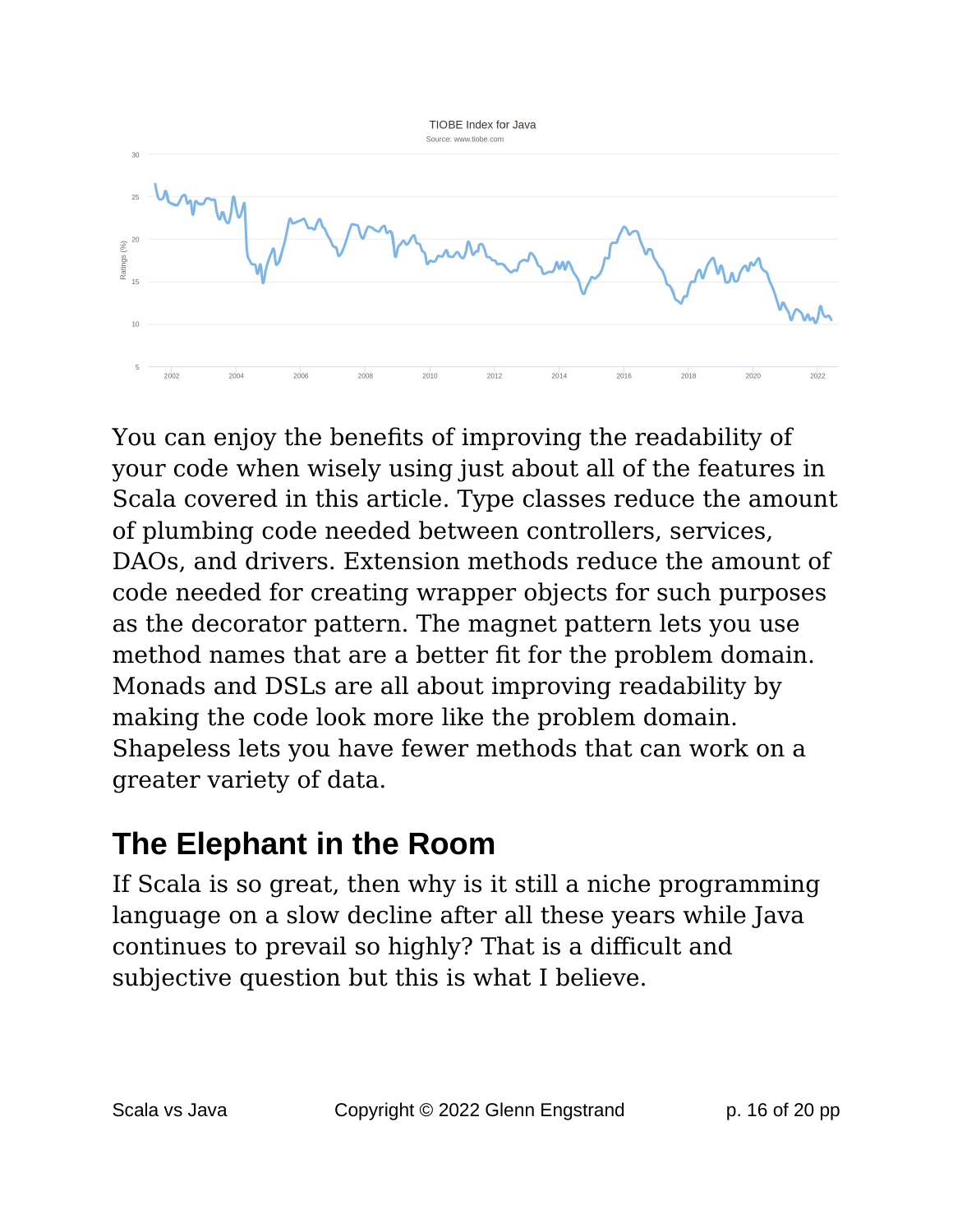Learning Scala will be most attractive to your more senior or principal level engineers who have grown tired of Java's limitations and wish to learn new ways to program at scale. It will also be least attractive to your junior developers who are still struggling with the finer points of working on a large, multi-team, microservice architecture code base. These junior developers are busy wrapping their collective heads around a complex business model that has evolved over time and don't wish to get overwhelmed with learning more advanced computer science constructs.

Engineering groups are typically composed of many junior level developers with just a small number of senior or principal level engineers sprinkled in to assume technical leadership responsibilities. This is mostly for economic reasons as pay rate usually aligns with experience level. There are other reasons too such as most of the coding work needed in a typical business application would be boring to the more gifted developers. It makes sense to standardize on a language that is more attractive to the larger number of junior programmers that you will need to build your bench with.

So there you have it. Scala will never overtake Java. Will Java wipe out Scala entirely? I doubt that. It also makes sense to retain your senior developers as it is harder, takes longer, and is more costly to replace them. Perhaps Scala can help prevent them from burning out and exploring other opportunities. Your results may vary.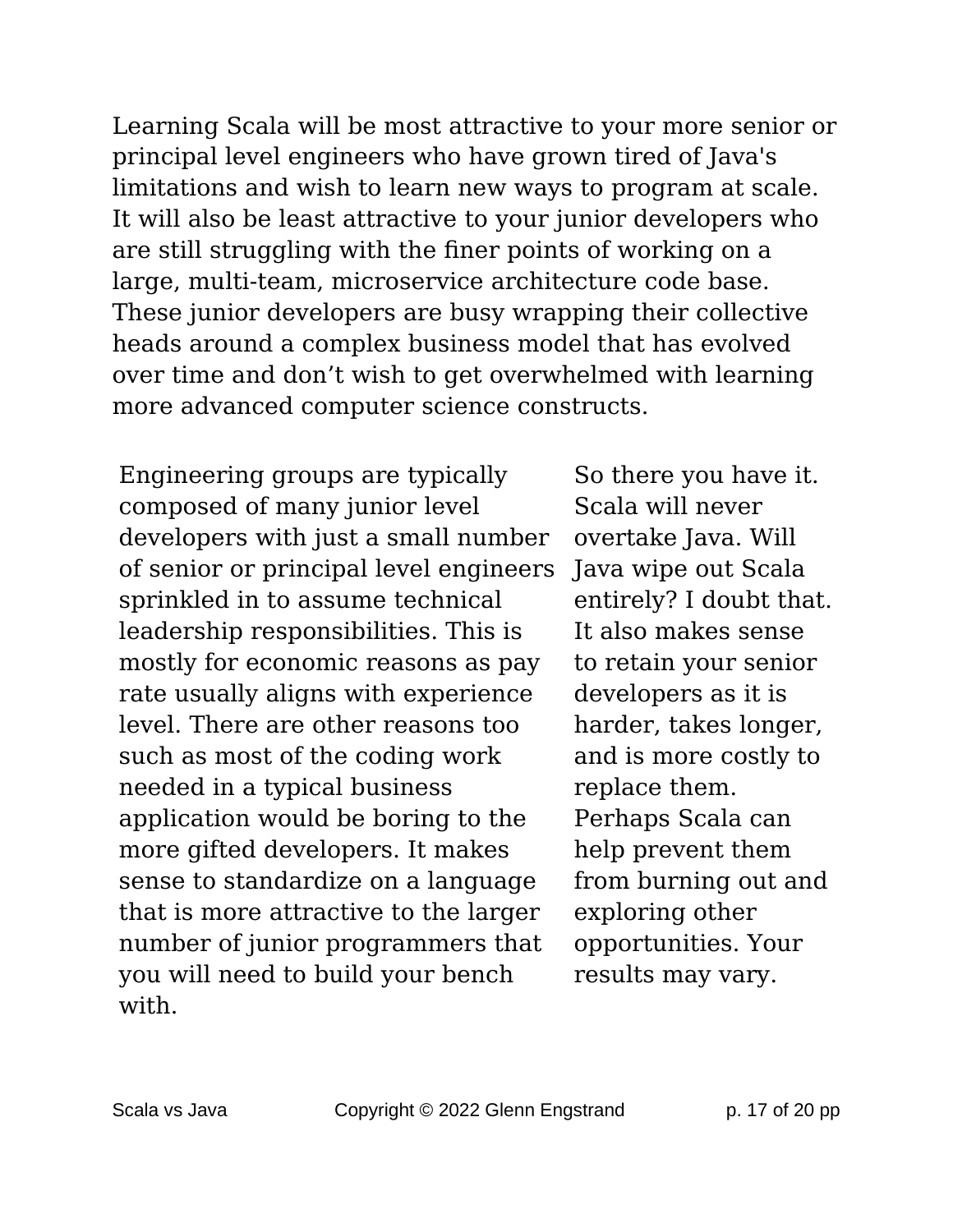

Considering its merits around mitigating code complexity, why not sprinkle in a few Scala services especially in the areas that incur the most complexity? Those services will most likely require more senior attention anyway. Does your organization already have code written in different programming languages? Full stack development includes Swift (iOS), Kotlin (Android), Javascript or Typescript (cross platform, web, and node.js), Python and Scala (data science). That's right. You may already have Scala in your technology stack if you are running any Spark jobs.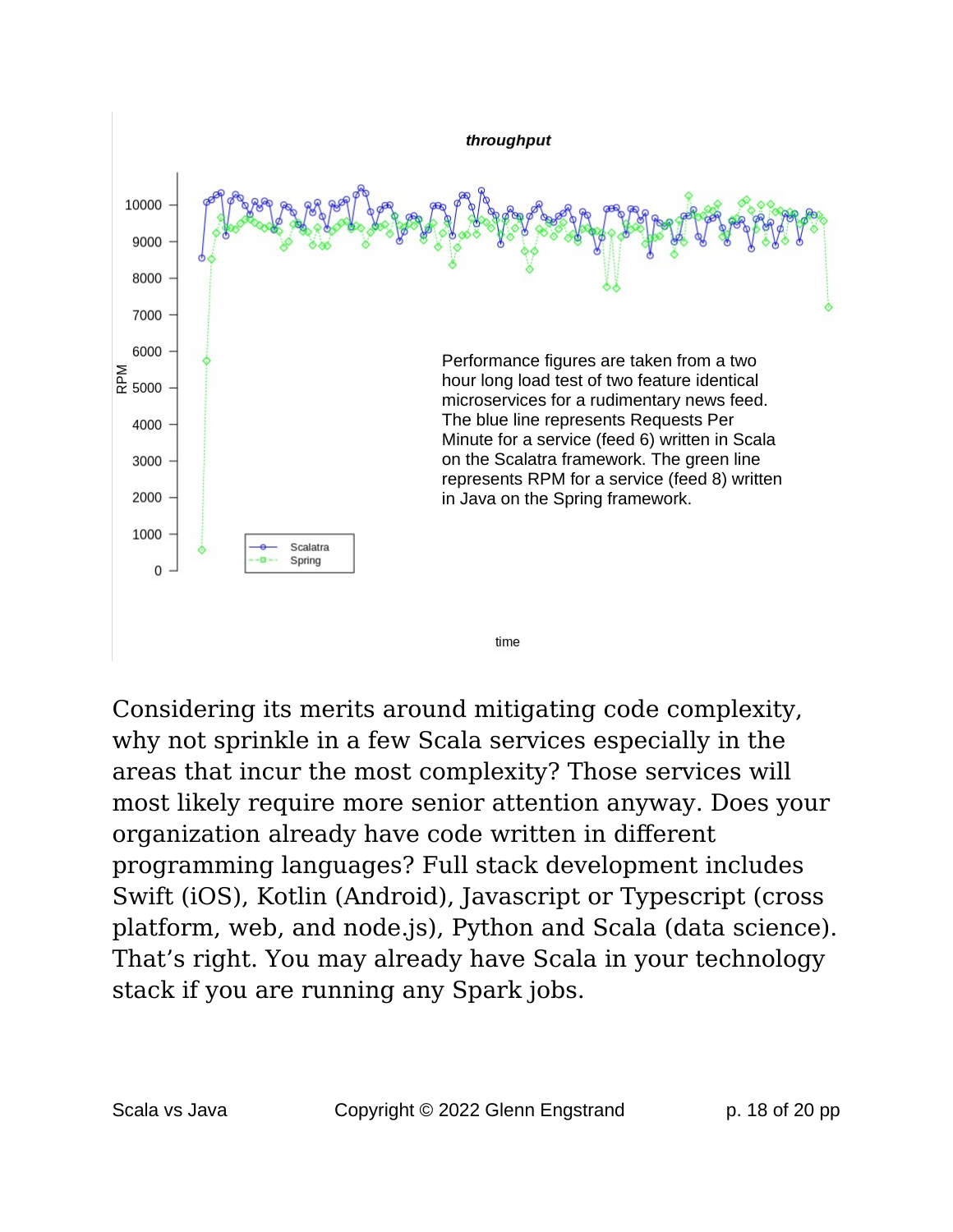#### **Getting Started**

If you have Java developers who are Scala curious, then here is some advice on how to proceed.

Don't try to boil the ocean with some overly ambitious project to rewrite all Java microservices to Scala. Start with writing or rewriting a fairly simple microservice in Scala as a PoC or Proof of Concept project. In that way, you limit the scope of the exercise and set the expectation that a debriefing will occur at or near the end so that any lessons learned can be formally declared and reviewed.

Assuming you have a sufficiently healthy engineering culture that can accommodate this, form a Community of Practice or CoP around Scala development. In that way, the Java developers can share what they have learned about Scala and what they have experienced (good, bad, or indifferent) when coding in Scala.

| <b>Framework</b> | Mean | <b>Median</b> | 95 <sup>th</sup> Percentile |
|------------------|------|---------------|-----------------------------|
| Scalatra         |      |               |                             |
| Spring           |      |               |                             |

**Latency in Milliseconds for Feed Microservices 6 and 8**